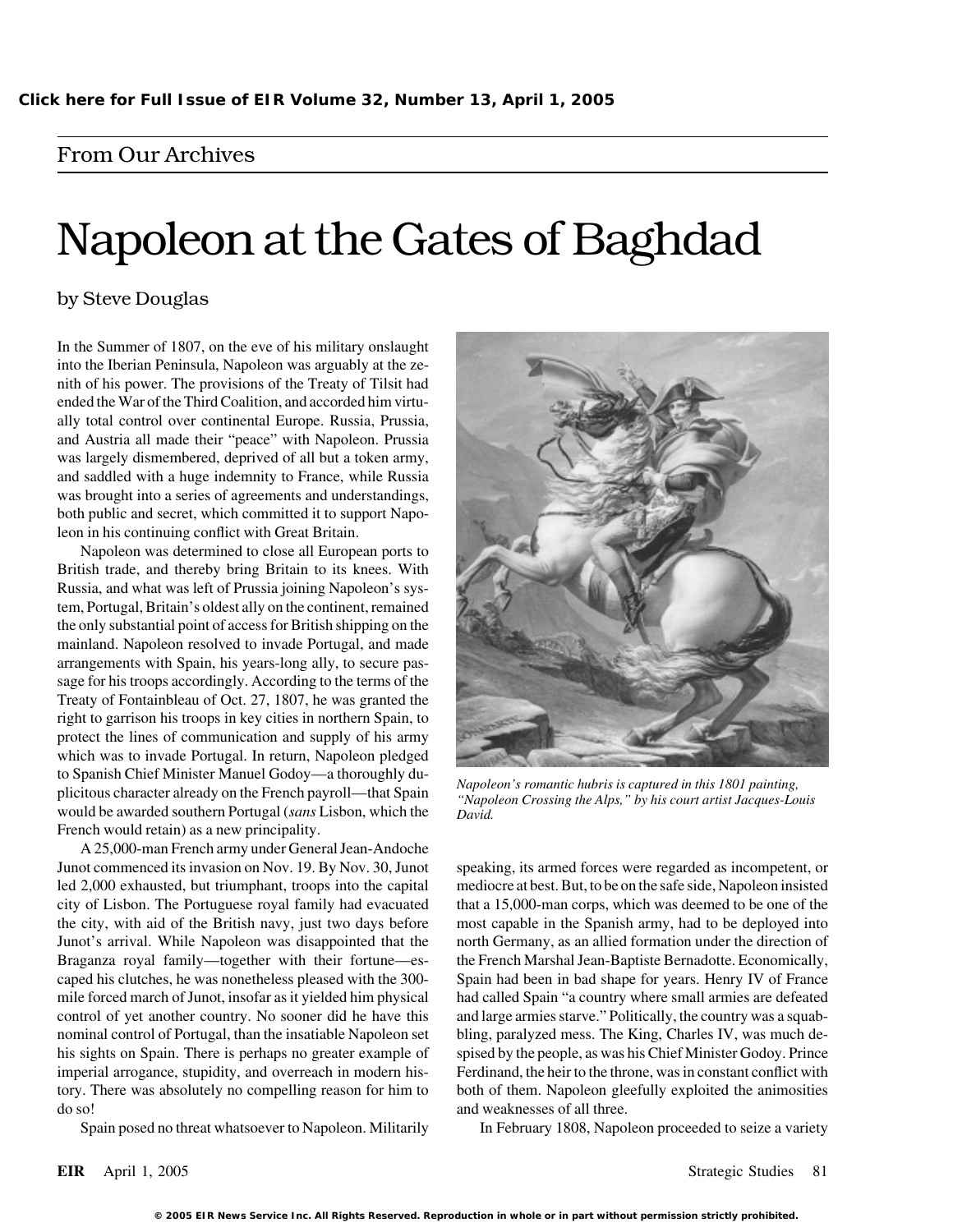of Spanish towns and garrisons, without prior consultation ish expeditionary force that arrived in August also played an with Godoy or other Spanish authorities. In the chaos that important role during this period. ensued, angry citizens rose in rebellion against Godoy and The second phase began to take shape on Dec. 28, 1808, Charles IV, and blockaded them in one of their palaces. The on the eve of Napoleon's departure from Spain. On that date, King became so frightened, that he abdicated in favor of the Supreme Junta of Spain, meeting in Cadiz in internal exile, Prince Ferdinand, or Ferdinand VII. When the crisis passed, in an effort to rally opposition to Napoleon's onslaught, called the King appealed to Napoleon to intervene and restore him for the creation of a "new kind of militia"—of *partides* or to his throne. Napoleon was only too happy to "intercede" at *guerrillas*—giving birth, thereby, to the little war" or "guer-

Spanish caretaker—especially Ferdinand VII. But Napo- warfare" front. This phase of the anti-French resistance asleon's monstrous imperial ego dictated that he install one of sumed a character very much like the character of the insurhis own family members on the Spanish throne, even though gency in Iraq today. It had strong religious, patriotic, and antithe country had been his loyal and pliable ally for years. In French elements to it, and was conducted with a sense of reality, many Spaniards even welcomed the prospect of "re- remorseless, murderous fanaticism. It was devastatingly efgime change" away from Godoy and Charles IV, and were ficient. It has been estimated that the number of guerrilla/ not unhappy at the prospect of Napoleon facilitating that. But insurgents never numbered more than 35,000 to 50,000 comwhen word leaked out on May 2, that Napoleon had issued batants at any given point in time, between 1809 and 1814. arrest warrants for the remaining members of the Royal Fam- Yet, their deft collaboration with Sir Arthur Wellesly's 30 ily, an uprising erupted in Madrid to prevent their extradition 40,000 man British expeditionary force, and the Spanish and by the French. Angry mobs killed as many as 150 French Portuguese "regular" army forces that were attached to it (that soldiers, and the French responded by killing at least three never exceeded a total strength of 25,000), proved sufficient times that number of Spaniards in street skirmishes that raged to tie down from as many as  $340,000$  (!) French troops in 1810, thereafter. Martial law was imposed, and court martial teams to as few as 200,000 in 1812, after Napoleon had siphoned sought out the leaders of the uprising, and brutally executed off tens of thousands of soldiers for his ill-fated campaign large numbers of "suspects." While order was restored on the against Russia. surface, rage against the French—seen only months before as Less than four weeks after he had his brother Joseph possible liberators—grew to volcanic dimensions. Napoleon crowned King of Spain, patriotic resistance against the French fueled it by forcing Ferdinand VII to abdicate and restore his occupation was spreading like wildfire. By the end of May father to the throne, only to have Charles IV immediately 1808, the pro-French governors of Badajoz, Cartagena, and abdicate in favor of a Regency Junta supervised by Napoleon; Cadiz had been assassinated. At the same time, three provinit, then, on May 6, 1808, bestowed the Spanish Crown on cial juntas—in Valencia, the Asturias, and Seville—began to Napoleon's brother Joseph, at the time also King of Naples raise armies of Spanish patriots, for the purpose of expelling and Sicily. the invaders. The junta of Seville issued an appeal to Great

## **Patriotic Resistance and Bailen** and **Patriotic Resistance and Bailen**

resistance he had unleashed. He wrote to his brother Jerome, June 9, 1808, he wrote to his former Foreign Minister Talleycavalry put everything right." Only slightly later, he declared order." When, however, the various French generals Napothat, "Opinion in Spain is taking the direction I wish; law and leon had deployed in different theaters, met with relatively

resistance that ultimately expelled Napoleon and his hated saying, "The object of all our efforts must be to hold Madrid regime from Spanish soil. The first lasted from May to De- everything is there." cember 1808. It was characterized by a combination of de- Meanwhile, the conflict was becoming more ugly by the ployments by the 200,000-plus man Spanish army, in the open day, with growing instances of atrocities and counter-atrocifield, against large French formations, coupled with comple- ties. The French Commander Castelanne reported: "Our men mentary attacks from ambush by Spanish civilian/irregular did not want to take any prisoners. They said, 'These men forces on French military detachments, or even single French are brigands—they kill us when we march alone.' " General soldiers who wandered too far afield, as well as on Spaniards Dupont, who had been dispatched with a corps of 23,000 men

the King's request. rilla warfare." A decree of April 17, 1809 amplified that of Napoleon could have ruled Spain efficiently through a Dec. 28, calling for "all-out struggle" on this new "guerrilla

Britain for aid, and the British dispatched both naval and

Napoleon was blind to the depth, breadth, and fury of the Still, Napoleon persisted in his imperial blindness. On shortly after the events of early May, commenting dispassion- rand, asserting that the arrival of his brother Joseph "will bring ately, "There was an insurrection at Madrid on 2nd May. Two about the dissipation of all these troubles, raise everybody's battalions of fusiliers of my Guard and four or five hundred spirits and lead to the universal re-establishment of law and order is everywhere restored." little success in their efforts to quell the rebellion, he began There were two relatively distinct phases to the Spanish to shift his thinking. He turned his attention to the capital,

who collaborated openly with the French occupiers. The Brit- to pacify Andalusia, further inflamed the ire of the Spanish,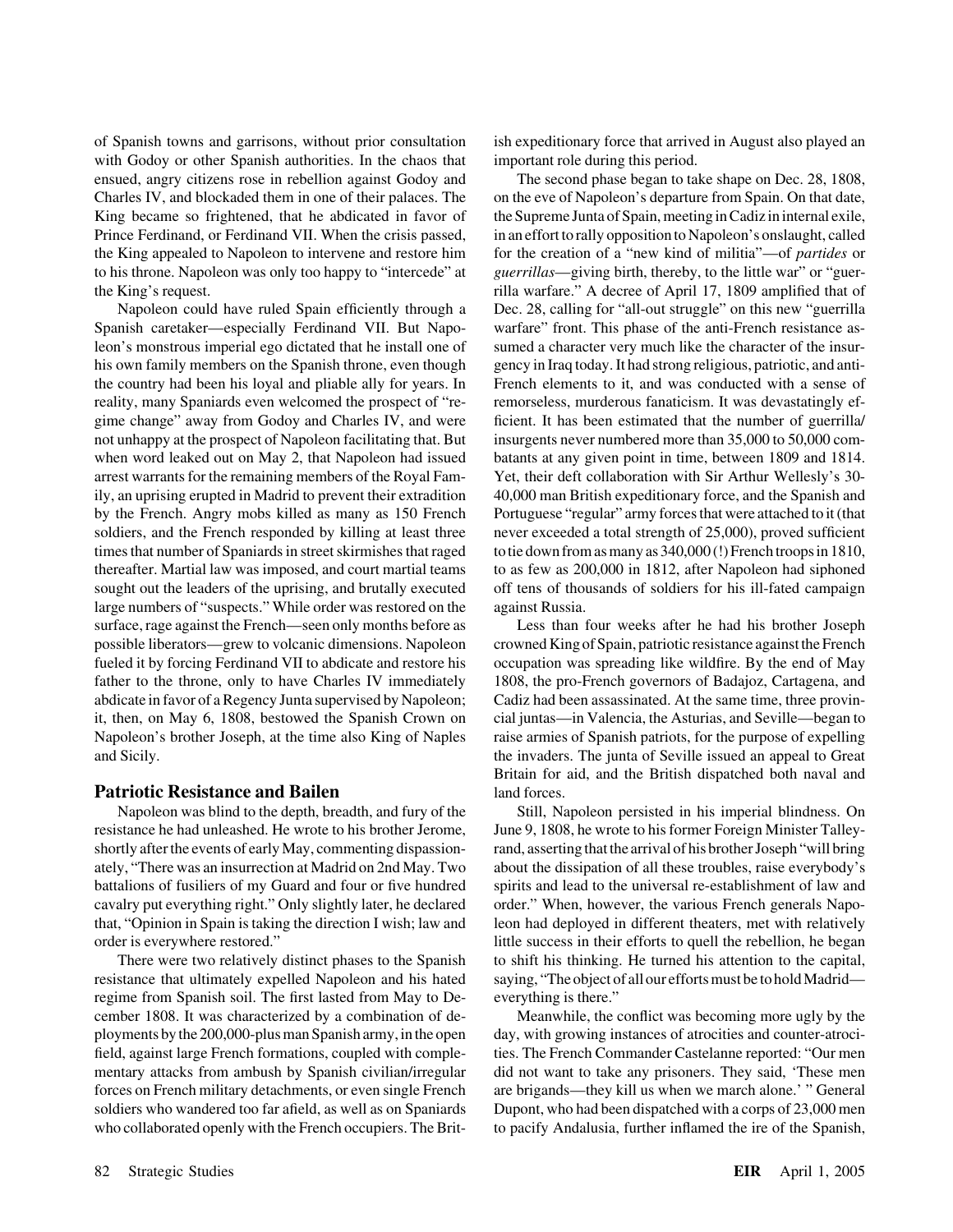

This is an artist's rendition of Spanish men surrendering to Napoleon after his conquest.<br>Napoleon lived to regret this adventure, which cost him 180,000 men.<br>lar preparations underway in Austria.

peasants flocked to General Francisco Castanos' 30,000-man that most likely did not escape Napoleon, vom Stein accepted

in a most spectacular way. General Castanos capitalized on the depths of the Russian Winter later that year. some bad decision-making by General Dupont, and defeated The Pope, on his part, seized the moment of the French him at the Battle of Bailen on July 21, 1808, whereupon Du-<br>defeat at Bailen to publish a strong denunciation of Napoleon. pont surrendered his 18,000 troops. This represented the first This had a profound impact on the staunchly conservative defeat of a sizeable French military force, since Napoleon's Catholic population of Spain, by infusing the resistance to ascension to power in 1801. Napoleon with a substantial added degree of religious fervor.

speed throughout Spain, and all of Europe. The myth of Papacy, almost from the moment of the signing of the Concor-French invincibility was punctured! The anti-Napoleon polit-<br>dat. At one point, Pope Pius VII had even threatened Napoical factions in Prussia and Austria rode the wave of dizzying leon with formal excommunication from the Church, if he did optimism engendered by the French defeat in Spain, and not abandon some of his more egregious demands against launched new efforts to forge an effective coalition against Rome. A furious Napoleon ranted to his brother, "Does the Napoleon's empire. Freiherr vom Stein, the great leader of Pope think that the rights of the throne are less sacred than the Prussian Reform Movement and Chief Minister of the the tiara? They wish to denounce me to Christendom—the Prussian government in 1808, spoke of the sense of excite- madmen! The Pope who takes such a step will cease to be a ment that the success of the Spanish resistance against Napo- Pope in my eyes. I shall consider him an Antichrist." leon had unleashed: The importance of the religious component in the opposi-

ranged; among others, one was to be carried out at Berlin, and I had the greatest trouble to keep the leaders, who confided their intentions to me, from a premature outbreak. We all watched the progress of the Spanish war and the commencement of the Austrian, for the preparations of that power had not remained a secret; expectation was strained to the highest point; pains were necessary to moderate the excited eagerness for resistance in order to profit by it in more favorable circumstances.

In late August 1808, Napoleon's secret police intercepted a letter from vom Stein to Prince Wittgenstein, requesting financial aid for secret Prussian war Napoleon issued an arrest warrant for Stein, and Stein was unable to set foot

when his forces sacked the town of Córdoba. Thousands of again in Prussia, until late 1812. In a bit of historical irony "Army of Andalusia," vowing revenge against the French. Czar Alexander I's offer to become his advisor in March 1812, They proceeded to exact their revenge in short order, and from which position he helped ensure Napoleon's defeat in

News of the French battlefield disaster spread at lightning There had been growing tensions between Napoleon and the

tion can hardly be overestimated. It was not without reason, The popular war which had broken out in Spain and that an embittered and enraged Napoleon later derisively rewas attended with good success, had heightened the ferred to the Spanish insurgency against him as "bandits led irritation of the inhabitants of the Prussian state caused by monks." Many in the Spanish insurgency saw him as a by the humiliation they had suffered. All thirsted for pagan infidel—or even the Devil. A French observer characrevenge; plans of insurrection which aimed at extermi- terized the situation as follows: "Comparing the occupation nating the French scattered about the country, were ar- of its country to the Moslem invasion, the mass of the people,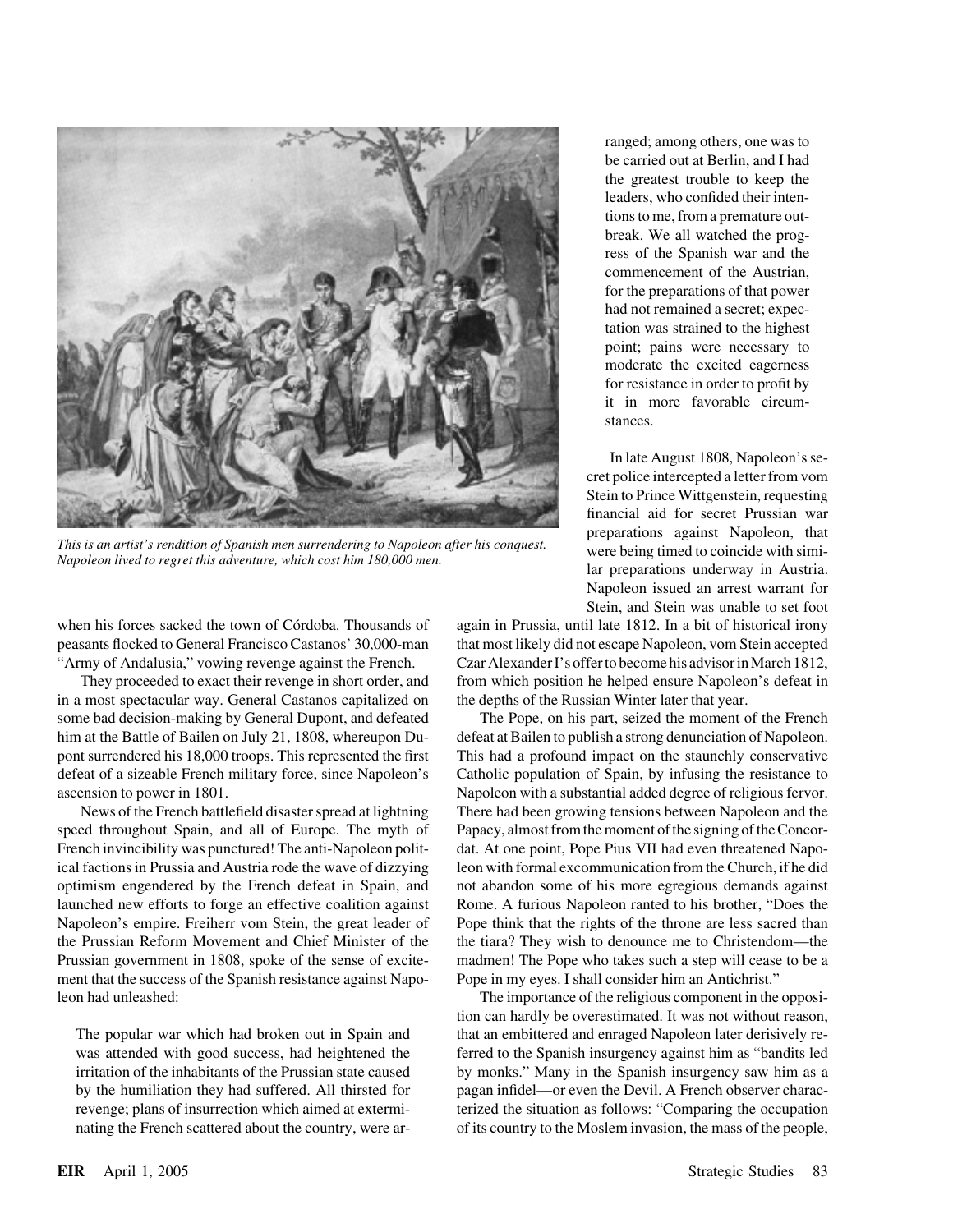urged on by the clergy, waged a merciless war against our became even more unhappy with events unfolding in Portu-

finally arrived in Madrid on July 20, 1808, immediately evac- astounded and excited Europe. uated the town. He relocated far to the northeast, almost Napoleon resolved upon two courses of action to remedy within the shadows of France, behind the Ebro River. Napo-<br>the situation. First, he decided to redeploy 200,000 of his most leon was none too pleased with his hasty and long retreat. He seasoned troops from central Europe into Spain, in order to

soldiers. In a nightmare country, surrounded by hostile nature, gal. A 14,000 man British expeditionary force under the comfaced by the passionate and cunning hatred of the inhabitants, mand of Sir Arthur Wellesly (the later Duke of Wellington) stirred up by the first national war sustained by a people for landed at Mondego Bay in early August. From Aug. 15 to 21, its legitimate defense, the French soldiers were . . . enduring Wellesly inflicted a series of defeats and setbacks on General constant privations and hardship." Junot, as he advanced on Lisbon. After Junot was routed at the Battle of Vimiero, he and Wellesly's superiors signed the **Napoleon's Redeployment** Convention of Cintra on Aug. 22, according to which Junot In the aftermath of Bailen, things went rapidly from bad and his 26,000-man army had to evacuate Portugal. News of to worse for Napoleon. His brother Joseph, who had only yet another massive French defeat rocketted throughout an

Adolph Hitler's "crown jurist" Carl Schmitt wrote, in power, all subordination rest on the executioner. He is the

De Maistre spoke with particular fondness of sover- fixed the Earth upon these two poles." appealed, and the infallibility of the spiritual order, to encourage their worship of him: was of the same sovereignty of the state order. The<br>
two words *infallibility* and *sovereignty* were "per-<br>
fectly synonynous." To him, every soverening was<br>
acted as if it were infallible, every soverening was<br>
absolute (emphasis added) him from acting his "God-complex."

This was most certainly the outlook of Napoleon, as The Beastman With **Exercise 19** he made the decision to launch a completely unnecessary and groundless invasion of Spain. It is also the outlook of The God Complex de Maistre's bloody executioner, the beast who is the "bond of human association" and the agent of de Maistre's perverse notion of "sovereignty": "All greatness, all glowing terms, of the philosophical outlook of Joseph de terror and the bond of human association. Remove this Maistre, whose works inspired the real-live "Beastman" mysterious agent from the world, and in an instant, order Napoleon Bonaparte: yields to chaos: Thrones fall, society disappears. God, who has created sovereignty, has also made punishment; he has

eignty, which essentially meant decision. To him, After he became First Consul of France, Napoleon had the relevance of the state rested on the fact that it his Aug, 15 birthday declared to be a new religious holiday, provided a decision: the relevance of the Church on the Feast of St. Napoleon. And after he became Emperor, its rendering of the last decision that could not be Napoleon had the catechism for French children rewritten

to be subject to error and not to be accused of error Nothwithstanding this rewriting of the catechism on were for him the same. The important point was Napoleon's behalf, the dictator still lamented his inability that no higher authority could review the decision. to declare himself the son of God! Yet this did not prevent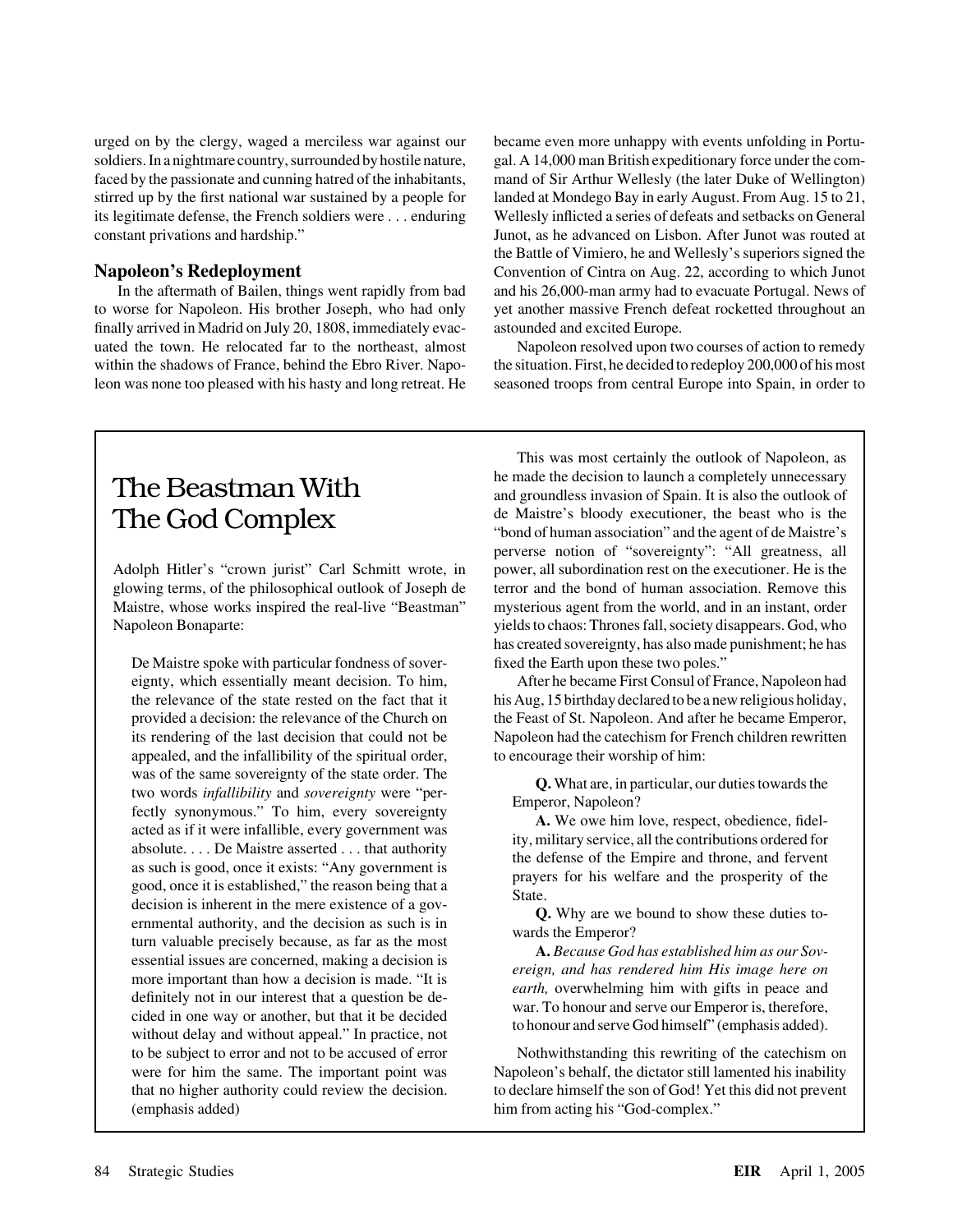leverage, drove a hard bargain and gained various concessions to his doom, trading "space for time," the insurgents in Spain tite and God complex-driven ego! villages, coupled with the torture of numbers of their inhabit-

of battles and maneuvers that brought him into Madrid. An- revolt in Italy to capitulate, French acts of wanton destruction other month of fighting ensued before he returned to France in the vast recesses of a devoutly religious Spain, made up in mid-January 1809, never to return again to Spain. While it of fiercely independent regions, actually tended to fuel and can be said that Napoleon succeeded in restoring his brother expand the insurgency. Joseph to his palaces in Madrid; that he bested the ill-orga- Moreover, not only was Spain much larger than Calabria nized and ill-coordinated Spanish armies that he met on the or the relevant part of northern Italy, its terrain was much field; and that, as a consequence, France occupied most of more foreboding. It was rugged, barren, and mountainous, northern Spain; there was, at the same time, an extraordinary with very few roads; ideal country for small-unit ambush and ominous down-side to his Spanish battlefield successes. actions of the sort conducted so effectively and murderously He lost close to 75,000 men in less than a year of conflict by the insurgency. there. As 1809 dawned, no less than 270,000 of Napoleon's As the insurgency spread in 1809, it rapidly made Spain best troops—a full 60% of the Empire's total armed forces— into a true "hell on earth" for the hated French occupiers. King were tied up in the Peninsula. Worse, Napoleon's aura of Joseph's military adjutant, General Bigarré, evaluated the sitinvincibility and infallibility had been badly tarnished, if not uation as follows: "The guerrillas . . . caused more casualties irremedially damaged. But the worst for Napoleon in Spain to the French Armies than all the regular troops during the was yet to come: five years of insurgency (guerrilla warfare) whole course of the war in Spain; it has been proved that they for which Napoleon, for all of his battlefield brilliance, had murdered a hundred of our men daily. Thus, over the period no antidote. Furthermore, it should be noted that many of of five years, they killed 180,000 French soldiers without on the soldiers of defeated and disbanded regular Spanish army their side losing more then 25,000." formations, migrated to become potent "irregular" partici- It was not just the horrible death toll the insurgents pants in the insurgency against the occupation, much like wrought upon the French which was disconcerting—it was members of the Iraqi army did after it was imperiously dis-<br>the means by which they did it. General Mathieu Dumas wrote banded by Paul Bremer and the Occupation Authority in about the insurgents: "These men are brigands; they kill us 2003. when we march alone. I shall always remember how I was

"If I thought it would cost me 80,000 men, I would not attempt of several French men, and I travelled over this assassins' By the time Napoleon's forces were finally expelled from observed, "This new system of resistance defended the countheir lives! armies, because it conformed to the localities and the charac-

marily suppress the Spanish insurrection against him, was . . . they formed irregular corps, chose their leaders, operated because he had successfully squashed earlier revolts in north- by whim, attacked anywhere that numbers or conditions faern Italy and Calabria, in southern Italy. In fact, even as late vored them, fled without shame when they were not the

substantially upgrade the caliber of his troops and command- as October 1808, as he was preparing to take the field against ers there. Second, he concluded that he would have to lead the Spanish, he promised his brother (King) Joseph, that the the campaign in Spain, personally, "I see that everybody have 200,000 veteran troops that he would lead into battle in Spain lost their heads since the infamous capitulation of Bailen," he would see to it that, in the entire country, "there will not be a said. "I realize that I must go there myself to get the machine single village in revolt." But Spain, unlike Calabria or northworking again." ern Italy, represented an entire nation—not merely a region In an effort to secure his exposed and now weakened or small principality—with a long and storied history. And, positions in central Europe, Napoleon convened a meeting whereas Calabria comprised barely 8,000 square miles, and with Czar Alexander I at Erfurt in late September. A desperate the northern Italian areas in revolt only 16,000, the Spain in Napoleon sought assurances from Russia, that it would keep revolt against Napoleon was nearly 200,000 square miles in Austria in check while the French dictator was tied up in dimension. Just as the Prussian Reformers prevailed upon Spain. The Czar, recognizing that Bonaparte had almost no Czar Alexander I to lure Napoleon into the depths of Russia with respect to Prussia, the Balkans, and Scandanavia. How capitalized on "space in time," to force Napoleon to fight a much things had changed since Tilsit, a scant 15 months ear- "people's war" on a scale that vastly exceeded any of his prior lier; and all because of Napoleon's insatiable imperial appe- experiences. Where French burning and pillaging of selected On Nov. 7, 1808, Napoleon launched a month-long series ants, had proven sufficient to force the smaller domains in

Napoleon had brashly stated before his assault on Spain, afflicted with great anxieties; every day I saw the murder it [to seize Spain], but it will cost me no more than 12,000." countryside as warily as if it were a volcano." Marshal Suchet Spain, over one quarter of a million French soldiers had lost tryside more effectively than a war regulated by disciplined ter of the inhabitants." A frustrated but insightful General **Geographic Factors** Gouvion St. Cyr wrote about this new form of warfare: No doubt one reason Napoleon thought that he could sum- "Ready for all sacrifices, free from 'soft' needs or prejudices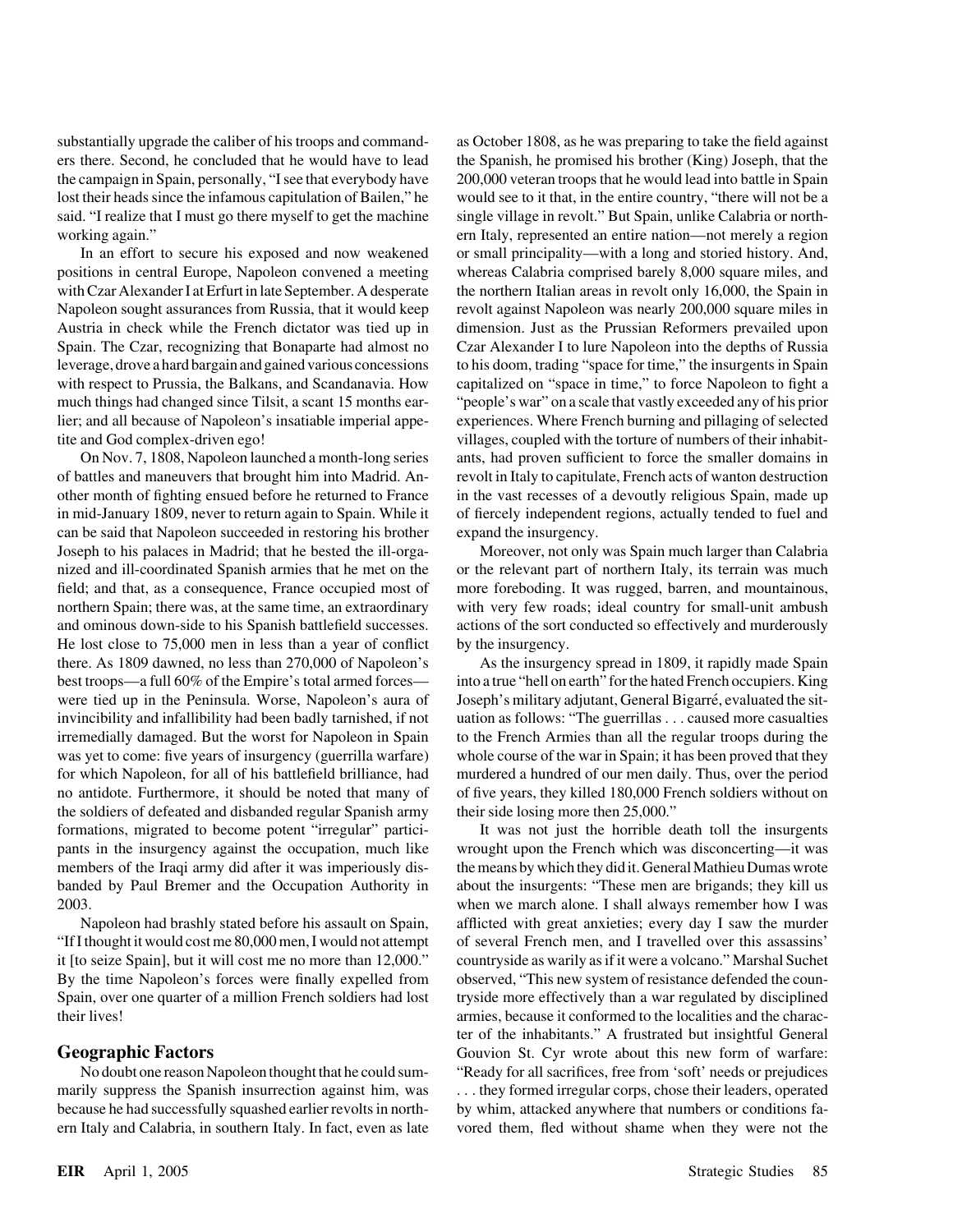the long term, such a system of implacable hostility must Road" had to be accompanied by 1,000 cavalry! It is estimated suffice to destroy the most numerous and valiant of armies, that, by late 1812, the French had to deploy 90,000 troops obliged as they were to fritter their strength away in mobile almost one-third of their total strength in Spain—just to keep columns and convoy escorts." the Burgos to Bayonne arterial road open!

the death, for to kill the enemy became the general that passes on both sides."

ing aspects of the Peninsular Campaign as early as December had to be organized. 1807, when, writing about General Junot's (successful) inva- A bloody and fanatical campaign was waged by the insur-

in England, drawing upon a presentation he had made at the forms of punitive terror that were employed. It is estimated U.S. Army Staff College in Fort Leavenworth in April 1985, that approximately 30,000 Spanish collaborators met their David Chandler characterized the French dread of an assign- deaths at the hands of the insurgency—from aristocrats to ment to Spain as follows: "There are clear indications that ordinary townspeople. Their gruesome deaths were meant to French soldiers came to regard orders for Spain from 1810 discourage others; and judging from the way events unfolded, onwards with as much enthusiasm as a member of the the message clearly registered. Wehrmacht received a posting order to the Eastern Front in Another way in which the insurgency's displeasure with 1943-44. In other words, it became regarded as very much the collaborators of the French occupation was expressed, of a 'one-way ticket.' " Such was the psychological hell the was its silence in the wake of the British army's massacre insurgency created. of as many as 4,000 Spaniards, following its seizure of

expeditionary force's commander Wellesly, wreaked havoc and therefore did not merit avenging, in the eyes of the on the efforts of French garrisons and field units to communi- insurgents. As was recounted by the British historian Napier, cate and coordinate with one another. The only reliable means in his *History of the Peninsular War:* "There now developed of communication was via human courier, in those days, prior a scene of hideous crimes which tarnished our soldiers' to the invention of the telegraph. As of the late Summer of shining heroism. It is true they did not all show themselves 1808, an escort of 200 (!) cavalry was required to secure the the same, for hundreds of them risked—and even a few of safe passage of a single courier, from one French military them lost—their lives in trying to halt such unbridled viobase or formation to another; and even that number provided lence. But madness prevailed generally, it must be said, and

strongest, and disappeared by a combined dispersion. . . In no guarantee of success. By 1813, couriers on the "Royal"

Colonel de Grandmaison spoke of the fiercely psycholog- When the French resorted to using multiple couriers carically unsettling characteristics of this type of conflict: rying copies of the same message, in the interest of ensuring that the message reached its desired destination, they only The Spanish employed this means with an energy, an compounded their problems. First of all, double, triple, or animosity and such constancy that only victory could quadruple the amount of manpower had to be deployed for crown. . . . The system certainly contributed to the final security escorts. And secondly, the possibilities of the insursuccess of the war of independence, which would never gents intercepting the messages were multiplied two, three, have been achieved by regular armies. It was the un- and fourfold, correspondingly. As a consequence, Wellington leashing of passion, the forgetting of the laws of human- was the beneficiary of fantastic amounts of intercepted miliity, the repudiation of military rules of discipline, the tary intelligence, which he used to great advantage. He was scorn for authority, the unbridled satisfaction of pride. well aware of his distinct advantage in this critical realm: Customs, the climate, and fanaticism inspired the meth- "The French armies have no communications, and one army ods of a merciless resistance—ferocious in the moun- has no knowledge of the position or of the circumstances in tains, more feeble on the plain. Yes, really a war to which the others are placed, whereas I have knowledge of all

aspiration, the brutal goal pursued unceasingly wher- The difficulties that the French experienced in their efforts ever there was hope of its achievement: in the silence to communicate with one another, were compounded manyof the night, in the shelter of a house, in the repose of fold when it came to questions of food supply. Because the one's bed, in a corner of the woods, at the turning of a peasantry was generally implacably opposed to the French, pathway—unexpectedly—through a hedge, behind a and the country was so barren and ruled by the insurgency, rock, on the highway—just as on the field of battle. the French could not forage to supply themselves, as they did in central Europe. This meant that major supply convoys, Napoleon's secretary Bourienne reflected on the disquiet- which required huge military detachments to protect them,

sion of Portugal, he noted: "Many men met their deaths gents against those who were known, or simply suspected to through sheer misery—or at the hands of the peasantry." be collaborators of the French occupation forces. Torture, In a lecture delivered in 1987 at Southhampton University garotting, and burning at the stake were among the various

the fortress city of Badajoz in April 1812. Apparently, the **Logistical Hell** Spanish population of Badajoz had been deemed to be exces-The insurgents, as coordinated and supplied by the British sively friendly and cooperative with the French occupation,